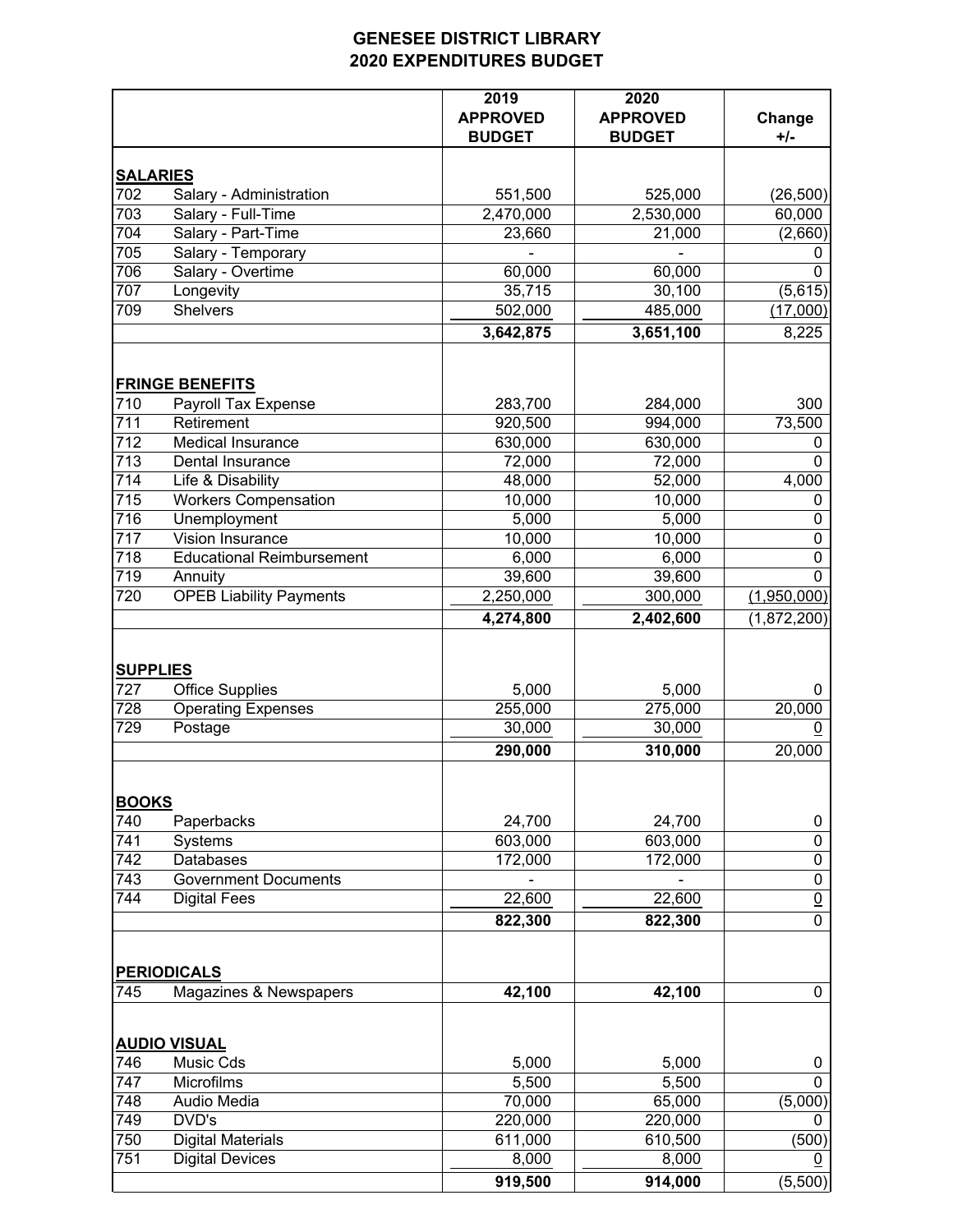## **GENESEE DISTRICT LIBRARY 2020 EXPENDITURES BUDGET**

|                  |                                             | 2019<br><b>APPROVED</b><br><b>BUDGET</b> | 2020<br><b>APPROVED</b><br><b>BUDGET</b> | Change<br>$+/-$ |
|------------------|---------------------------------------------|------------------------------------------|------------------------------------------|-----------------|
|                  | <b>CONTRACTUAL SERVICES</b>                 |                                          |                                          |                 |
| 802              | Attorney                                    | 45,000                                   | 45,000                                   | 0               |
| 803              | Payroll                                     | 15,000                                   | 15,000                                   | $\mathbf 0$     |
| 804              | Auditor                                     | 25,000                                   | 25,000                                   | $\mathbf{0}$    |
| 805              | <b>Consulting Fees</b>                      | 7,000                                    | 8,000                                    | 1,000           |
| 806              | Programming                                 | 93,000                                   | 93,000                                   | $\Omega$        |
| 807              | Software                                    | 58,550                                   | 34,000                                   | (24, 550)       |
| 808              | <b>Staff Development</b>                    | 10,000                                   | 12,000                                   | 2,000           |
| 810              | <b>Collection Costs</b>                     | 25,000                                   | 26,000                                   | 1,000           |
| 829              | <b>OCLC &amp; MARC</b>                      | 70,500                                   | 72,500                                   | 2,000           |
|                  |                                             | 349,050                                  | 330,500                                  | (18, 550)       |
|                  | <b>TELEPHONE</b>                            |                                          |                                          |                 |
| 850              | Telephone                                   | 230,000                                  | 230,000                                  | 0               |
| <b>TRAVEL</b>    |                                             |                                          |                                          |                 |
| 860              | Travel - Regular                            | 30,000                                   | 32,000                                   | 2,000           |
| 861              | Travel - Workshop                           | 12,000                                   | 15,000                                   | 3,000           |
| 863              | Gas & Oil                                   | 7,000                                    | 7,000                                    | 0               |
|                  |                                             | 49,000                                   | 54,000                                   | 5,000           |
| <b>PRINTING</b>  |                                             |                                          |                                          |                 |
| 900              | <b>Public Relations</b>                     | 105,000                                  | 106,000                                  | 1,000           |
| 901              | Elections                                   |                                          |                                          | 0               |
| 902              | Advertising/Recruitment                     | 500                                      | 500                                      | 0               |
| 903              | Printing & Publishing                       | 46,000                                   | 46,000                                   | $\mathbf 0$     |
| 904              | Events, Sponsorships & Themes               | 38,000                                   | 38,000                                   | $\underline{0}$ |
|                  |                                             | 189,500                                  | 190,500                                  | 1,000           |
|                  | <b>INSURANCE</b>                            |                                          |                                          |                 |
| 910              | <b>Building &amp; Contents</b>              | 20,000                                   | 20,000                                   | 0               |
| 911              | Liability & Bonds                           | 10,000                                   | 10,000                                   | $\mathbf 0$     |
| 912              | Vehicles                                    | 5,500                                    | 6,000                                    | 500             |
|                  |                                             | 35,500                                   | 36,000                                   | 500             |
| <b>UTILITIES</b> |                                             |                                          |                                          |                 |
| 920              | <b>Public Utilities</b>                     | 55,000                                   | 65,000                                   | 10,000          |
|                  | <b>REPAIRS &amp; MAINTENANCE</b>            |                                          |                                          |                 |
| 930              | Equipment - Repairs & Maintenance           | 10,000                                   | 10,000                                   | 0               |
| 931              | <b>Equipment - Service Contracts</b>        | 107,250                                  | 111,960                                  | 4,710           |
| 933              | <b>Equipment - Lease</b>                    | 40,000                                   | 42,000                                   | 2,000           |
| 934              | <b>Building - Repairs &amp; Maintenance</b> | 20,000                                   | 25,000                                   | 5,000           |
| 935              | <b>Building - Service Contracts</b>         | 70,000                                   | 75,000                                   | 5,000           |
| 936              | <b>Building - Supplies</b>                  | 7,500                                    | 7,500                                    | 0               |
| 937              | <b>Computer Parts</b>                       | 10,000                                   | 10,000                                   | 0               |
| 938              | Computers                                   | 100,000                                  | 105,000                                  | 5,000           |
|                  |                                             | 364,750                                  | 386,460                                  | 21,710          |